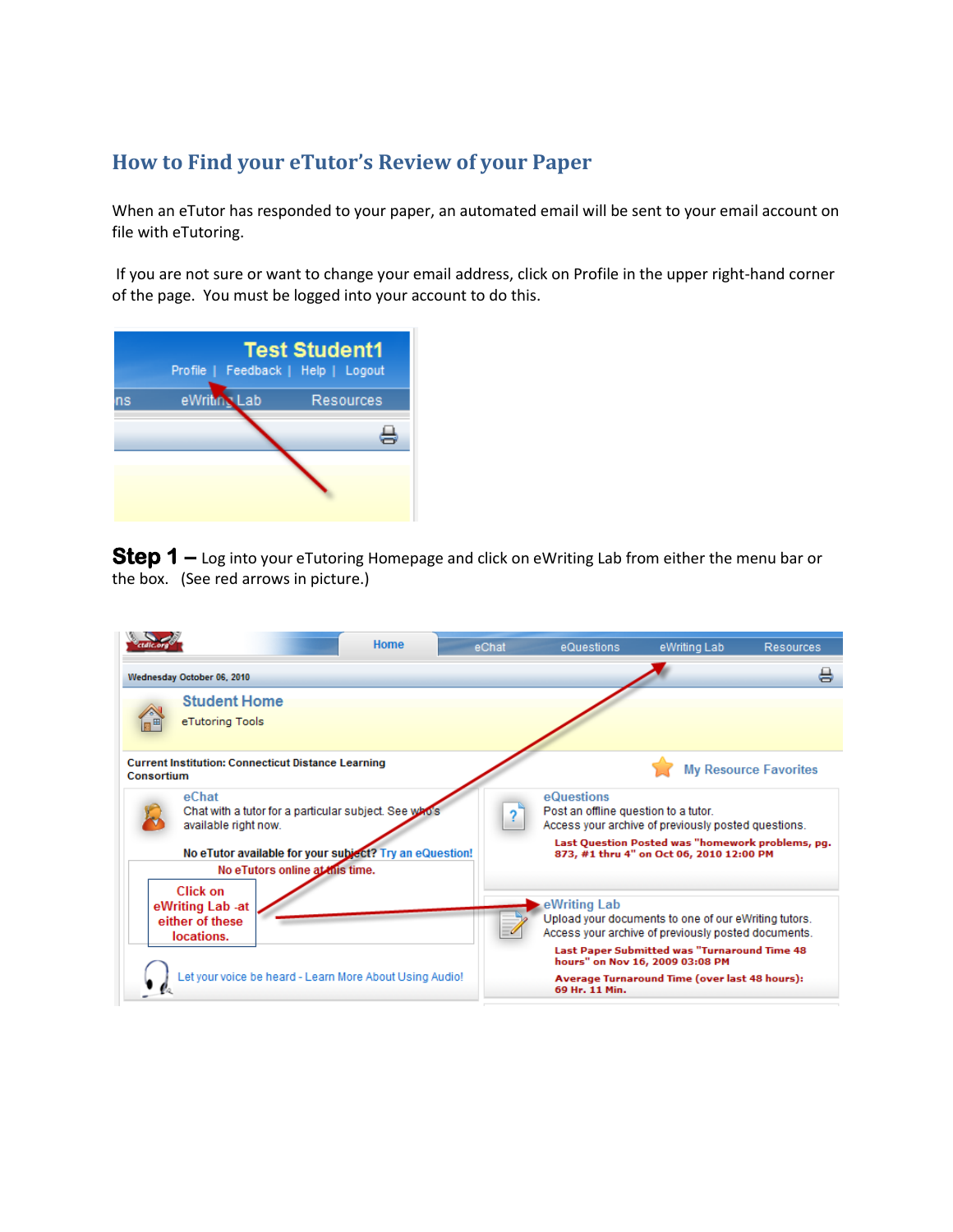**Step 2 -** After you close the pop up window, you should see the screen pictured below. Click on "**View Writing Assignment Archives**" the arrow below is pointing to.

| Please click on one of the                                                                                  | Submit a New Writing Assignment         |
|-------------------------------------------------------------------------------------------------------------|-----------------------------------------|
| buttons to the right if you<br>are submitting an<br>assignment or you want to<br>view your existing writing | Submit a 2nd or 3rd Draft ▶             |
| assignments.                                                                                                | <b>View Writing Assignments Archive</b> |

This will open a page where you will have access to all of the papers that you've submitted to eTutoring.

Here are the icons that you may see next to your paper at different times:

**Archived paper:** A paper you submitted in the past with the tutor's response. Click on the title to view your previous work.

**Awaiting tutor Response:** Your paper has been successfully submitted to eTutoring and you are waiting for a tutor's response.

**New Response:**. A paper you submitted to eTutoring has been responded to. Click on the paper's title to see your tutor's response.

**Step 3 -** Click on the title of the paper you that you submitted. If your paper is a **second or third draft**, you will need to click on the title of the Original paper that you submitted.

| PM M | Click the title of<br>Sep 06, 20<br>Online Voting, a good or a bad idea<br>Sara's<br>your paper |
|------|-------------------------------------------------------------------------------------------------|
|------|-------------------------------------------------------------------------------------------------|